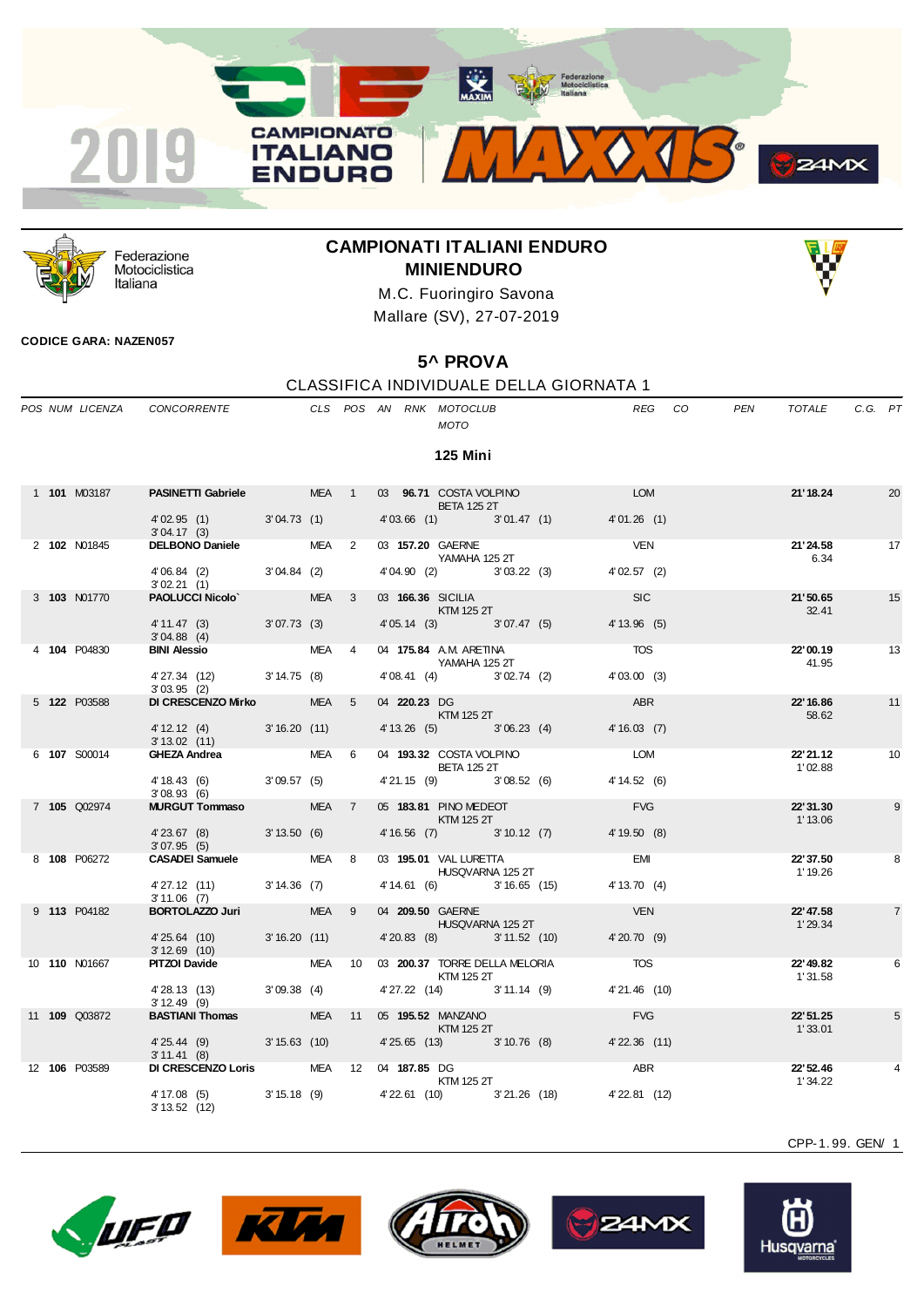

**S**ZAMX

|  |                      | POS NUM LICENZA  CONCORRENTE  CLS POS AN RNK MOTOCLUB                                                                                          |                 |  | <b>MOTO</b>                                                                                                                                                                                                                                                                                                                                                                                                                                                                                |                                                         |                             | REG CO PEN | TOTALE                | C.G. PT |   |
|--|----------------------|------------------------------------------------------------------------------------------------------------------------------------------------|-----------------|--|--------------------------------------------------------------------------------------------------------------------------------------------------------------------------------------------------------------------------------------------------------------------------------------------------------------------------------------------------------------------------------------------------------------------------------------------------------------------------------------------|---------------------------------------------------------|-----------------------------|------------|-----------------------|---------|---|
|  | 13 <b>115</b> N01715 | <b>PETROLATI Trevis MEA 13 03 213.85 OVER COMPETITION MX MAR</b><br>$4'40.07$ (19) $3'26.16$ (19) $4'28.68$ (16) $3'13.64$ (11) $4'28.16$ (14) |                 |  | <b>HUSQVARNA 125 2T</b>                                                                                                                                                                                                                                                                                                                                                                                                                                                                    |                                                         |                             |            | 23' 31.92<br>2' 13.68 |         | 3 |
|  | 14 <b>119</b> Q02047 | 3' 15.21 (14)<br><b>GALLO Alessio</b> MEA 14 04 <b>218.23</b> NEOTEC                                                                           |                 |  |                                                                                                                                                                                                                                                                                                                                                                                                                                                                                            |                                                         | <b>PIE</b>                  |            | 23'34.30              |         | 2 |
|  |                      | 4' 31.00 (14) 3' 22.05 (17) 4' 30.19 (17) 3' 18.05 (16)                                                                                        |                 |  | <b>KTM 125 2T</b>                                                                                                                                                                                                                                                                                                                                                                                                                                                                          |                                                         | 4'31.96 (15)                |            | 2' 16.06              |         |   |
|  | 15 <b>121 R03379</b> | 3'21.05(19)<br>GANDOLFO Cesare MEA 15 04 219.21 CALVARI                                                                                        |                 |  |                                                                                                                                                                                                                                                                                                                                                                                                                                                                                            |                                                         | <b>LIG</b>                  |            | 23'46.26              |         |   |
|  |                      | 4'36.25 (15) 3'50.22 (33) 4'23.38 (11) 3'13.74 (12)<br>3'14.70(13)                                                                             |                 |  | $\blacksquare$ $\blacksquare$ $\blacksquare$ $\blacksquare$ $\blacksquare$ $\blacksquare$ $\blacksquare$ $\blacksquare$ $\blacksquare$ $\blacksquare$ $\blacksquare$ $\blacksquare$ $\blacksquare$ $\blacksquare$ $\blacksquare$ $\blacksquare$ $\blacksquare$ $\blacksquare$ $\blacksquare$ $\blacksquare$ $\blacksquare$ $\blacksquare$ $\blacksquare$ $\blacksquare$ $\blacksquare$ $\blacksquare$ $\blacksquare$ $\blacksquare$ $\blacksquare$ $\blacksquare$ $\blacksquare$ $\blacks$ |                                                         | 4'27.97 (13)                |            | 2'28.02               |         |   |
|  | 16 <b>112</b> P00123 | GRISENTI Giacomo MEA 16 04 208.26 CIVEZZANO                                                                                                    |                 |  | YAMAHA 125 2T                                                                                                                                                                                                                                                                                                                                                                                                                                                                              |                                                         | <b>PTR</b>                  |            | 23'47.81<br>2' 29.57  |         |   |
|  |                      | 4'23.28 (7) 3'17.70 (14)<br>$3'20.64$ (18)                                                                                                     |                 |  |                                                                                                                                                                                                                                                                                                                                                                                                                                                                                            | 4' 54.47 (31) 3' 14.94 (13) 4' 36.78 (17)               |                             |            |                       |         |   |
|  | 17 <b>111</b> Q04298 | SIDOTI Attilio Giuseppe MEA 17 03 207.28 SICILIA                                                                                               |                 |  | <b>Example 25 HUSQVARNA 125 2T</b>                                                                                                                                                                                                                                                                                                                                                                                                                                                         |                                                         | <b>SIC</b>                  |            | 23'50.41<br>2' 32.17  |         |   |
|  |                      | 4'38.41 (16) 3'21.40 (16) 4'31.40 (18) 3'21.20 (17)<br>3' 19.95 (17)                                                                           |                 |  |                                                                                                                                                                                                                                                                                                                                                                                                                                                                                            |                                                         | 4'38.05(18)                 |            |                       |         |   |
|  | 18 <b>118 Q04238</b> | BUSATTA Giancarlo MEA 18 05 217.47 BERGAMO<br>YAMAHA 125 2T                                                                                    |                 |  |                                                                                                                                                                                                                                                                                                                                                                                                                                                                                            |                                                         | LOM                         |            | 23'52.41<br>2' 34.17  |         |   |
|  | 19 <b>127</b> P00270 | $4'39.73$ (17) $3'16.48$ (13)<br>3'18.85(15)                                                                                                   |                 |  |                                                                                                                                                                                                                                                                                                                                                                                                                                                                                            | 4'25.08 (12) 3'14.97 (14) 4'57.30 (28)                  | <b>LOM</b>                  |            |                       |         |   |
|  |                      | FOSSATI Andrea MEA 19 03 234.82 COSTA VOLPINO<br>4'44.57 (21) 3'25.90 (18) 4'33.72 (20) 3'25.56 (22)                                           |                 |  | BETA 125 2T                                                                                                                                                                                                                                                                                                                                                                                                                                                                                |                                                         | 4'45.34 (21)                |            | 24' 26.21<br>3'07.97  |         |   |
|  | 20 <b>125</b> S03456 | 3'31.12(24)<br>331.12 (24)<br><b>GUERRA Alessandro</b> MEA 20 04 <b>229.71</b> BERGAMO                                                         |                 |  |                                                                                                                                                                                                                                                                                                                                                                                                                                                                                            |                                                         | LOM                         |            | 24' 32.42             |         |   |
|  |                      | 4' 45.10 (22) 3' 20.91 (15)                                                                                                                    |                 |  | <b>KTM 125 2T</b>                                                                                                                                                                                                                                                                                                                                                                                                                                                                          | 4' 27.90 (15) 3' 21.32 (20)                             | 5' 17.43 (34)               |            | 3' 14.18              |         |   |
|  | 21 120 N02975        | 3'19.76(16)<br><b>BOCCONI Andrea</b>                                                                                                           |                 |  | MEA 21 04 218.88 MX REVEL                                                                                                                                                                                                                                                                                                                                                                                                                                                                  |                                                         | LOM                         |            | 24' 33.36             |         |   |
|  |                      | 4' 53.75 (28) 3' 37.27 (24)                                                                                                                    |                 |  | HUSQVARNA 125 2T<br>4'31.92 (19) 3'21.26 (18)                                                                                                                                                                                                                                                                                                                                                                                                                                              |                                                         | 4' 45.23 (20)               |            | 3' 15.12              |         |   |
|  | 22 <b>140</b> T01281 | $3'23.93$ $(21)$<br>BOANO Samuli MEA 22 05 302.05 DOGLIANI                                                                                     |                 |  |                                                                                                                                                                                                                                                                                                                                                                                                                                                                                            |                                                         | <b>PIE</b>                  |            | 24' 41.12             |         |   |
|  |                      | 4' 51.52 (25) 3' 32.50 (23)<br>$3'30.59$ (23)                                                                                                  |                 |  | <b>BETA 125 2T</b>                                                                                                                                                                                                                                                                                                                                                                                                                                                                         | 4' 36.20 (21) 3' 26.73 (23)                             | 4' 43.58 (19)               |            | 3' 22.88              |         |   |
|  | 23 <b>142</b> Q03408 | <b>VIZZUTTI Luca</b>                                                                                                                           | a na mata       |  | MEA 23 03 304.81 GEMONA<br>$KTM$ 125 2T                                                                                                                                                                                                                                                                                                                                                                                                                                                    |                                                         | <b>FVG</b>                  |            | 24' 53.81<br>3'35.57  |         |   |
|  |                      | 4'39.94 (18) 3'26.51 (20) 4'52.36 (27) 3'31.34 (26) 4'45.63 (22)<br>3'38.03(26)                                                                |                 |  |                                                                                                                                                                                                                                                                                                                                                                                                                                                                                            |                                                         |                             |            |                       |         |   |
|  | 24 131 U02463        | BORDONI Edoardo MEA 24 04 250.54 RACING TERNI                                                                                                  |                 |  | KTM 125 2T                                                                                                                                                                                                                                                                                                                                                                                                                                                                                 |                                                         | <b>UMB</b>                  |            | 24'56.86<br>3'38.62   |         |   |
|  |                      | 4' 52.05 (27)<br>3'27.58 (22)                                                                                                                  |                 |  |                                                                                                                                                                                                                                                                                                                                                                                                                                                                                            | 3' 38.55 (25) 4' 43.56 (23) 3' 24.76 (21) 4' 50.36 (23) |                             |            |                       |         |   |
|  | 25 <b>126</b> N01843 | PEGORARO Elia                                                                                                                                  |                 |  | MEA 25 04 231.86 GAERNE<br>BETA 50 2T                                                                                                                                                                                                                                                                                                                                                                                                                                                      |                                                         | VEN                         |            | 25' 13.45<br>3'55.21  |         |   |
|  |                      | 4' 53.91 (29)<br>3'31.20(25)                                                                                                                   | 3'31.62 (21)    |  | 4' 53.33 (29) 3' 30.03 (25)                                                                                                                                                                                                                                                                                                                                                                                                                                                                |                                                         | 4' 53.36 (25)               |            |                       |         |   |
|  | 26 145 U00658        | <b>SALA Tommaso</b>                                                                                                                            | 3' 31.74 (22)   |  | MEA 26 04 S.R. VITTORIO ALFIERI<br>KTM 125 2T<br>4' 43.39 (22) 3' 35.53 (30)                                                                                                                                                                                                                                                                                                                                                                                                               |                                                         | <b>PIE</b><br>4' 50.54 (24) |            | 25' 22.76<br>4'04.52  |         |   |
|  | 27 116 N01472        | 4' 50.94 (24)<br>$3'50.62$ (32)<br><b>ROSS Francesco</b>                                                                                       |                 |  | MEA 27 03 214.20 ROMANS                                                                                                                                                                                                                                                                                                                                                                                                                                                                    |                                                         | <b>FVG</b>                  |            | 25' 25.86             |         |   |
|  |                      | 4' 51.91 (26)<br>3'21.57(20)                                                                                                                   | $3' 40.72$ (27) |  | <b>TM 125 2T</b><br>5'07.98 (33) 3'51.36 (35)                                                                                                                                                                                                                                                                                                                                                                                                                                              |                                                         | 4' 32.32 (16)               |            | 4'07.62               |         |   |

**CAMPIONATO** 

**ITALIANO** 

**ENDURO** 

2019







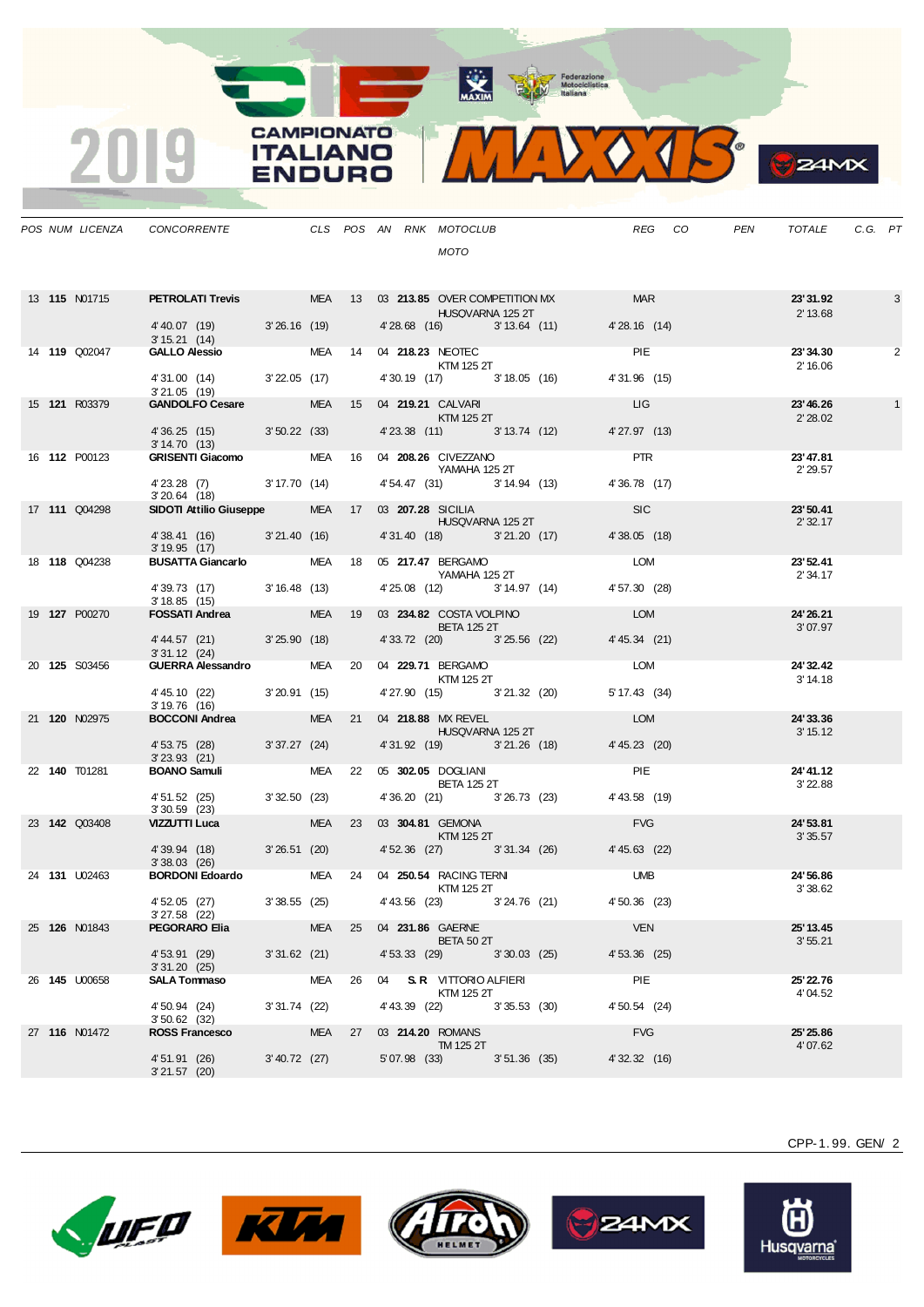MAXIM ENGINEERING

**CAMPIONATO** 

**ITALIANO** 

**ENDURO** 

 $\overline{2}$ 

|  |                      | POS NUM LICENZA CONCORRENTE CLS POS AN RNK MOTOCLUB                          |               |       |  |                                            |                |                                           | <b>REG</b>     | CO | PEN | TOTALE C.G. PT        |    |
|--|----------------------|------------------------------------------------------------------------------|---------------|-------|--|--------------------------------------------|----------------|-------------------------------------------|----------------|----|-----|-----------------------|----|
|  |                      |                                                                              |               |       |  | <b>MOTO</b>                                |                |                                           |                |    |     |                       |    |
|  |                      |                                                                              |               |       |  |                                            |                |                                           |                |    |     |                       |    |
|  | 28 <b>132</b> S00240 | <b>MARANGONI Emanuele Paolo</b> MEA 28 03 250.86 MX REVEL                    |               |       |  | <b>KTM 125 2T</b>                          |                |                                           | <b>LOM</b>     |    |     | 25'31.22<br>4' 12.98  |    |
|  |                      | 4' 42.23 (20) 3' 42.86 (29)<br>$3' 45.98$ (30)                               |               |       |  |                                            |                | 4' 44.07 (24) 3' 28.77 (24)               | 5' 07.31 (30)  |    |     |                       |    |
|  | 29 134 R03380        | GINOCCHIO Davide MEA 29 04 269.47 CALVARI<br>KTM 125 2T                      |               |       |  |                                            |                |                                           | <b>LIG</b>     |    |     | 25'37.61<br>4' 19.37  |    |
|  |                      | 4'56.72 (31) 3'38.77 (26)                                                    |               |       |  |                                            |                | 4'53.05 (28) 3'31.92 (27)                 | 4' 54.85 (26)  |    |     |                       |    |
|  | 30 <b>135</b> V01928 | 3/42.30 (28)<br><b>SANDRI Lorenzo</b> MEA 30 03 <b>276.66</b> VERSILIA CORSE |               |       |  | KTM 125 2T                                 |                |                                           | <b>TOS</b>     |    |     | 25' 50.34<br>4' 32.10 |    |
|  |                      | 5' 00.34 (33) 3' 42.88 (30)<br>$3'$ 43.23 (29)                               |               |       |  | 4' 49.84 (26) 3' 37.34 (32)                |                |                                           | 4'56.71 (27)   |    |     |                       |    |
|  | 31 <b>141</b> U01647 | SANNAZZARO Gabriele MEA 31 03 302.31 NEOTEC<br>KTM 125 2T                    |               |       |  |                                            |                |                                           | <b>PIE</b>     |    |     | 26'02.93              |    |
|  |                      | 4' 55.65 (30) 3' 43.36 (31)<br>3'48.22 (31)                                  |               |       |  |                                            |                | 4' 54.28 (30) 3' 32.44 (28)               | 5'08.98(31)    |    |     | 4'44.69               |    |
|  | 32 138 S01175        | RAMPOLDI Jacopo MEA 32 05 293.98 VALLE STAFFORA                              |               |       |  | <b>HUSQVARNA 125 2T</b>                    |                |                                           | LOM            |    |     | 26'05.71<br>4' 47.47  |    |
|  |                      | 4' 47.94 (23) 4' 06.71 (35)                                                  |               |       |  |                                            |                | 4' 47.38 (25) 3' 32.92 (29)               | 5'12.03(32)    |    |     |                       |    |
|  | 33 137 M03732        | 3'38.73(27)<br>MINERVINI Riccardo MEA 33 03 292.36 CARSO                     |               |       |  |                                            |                |                                           | <b>EVG</b>     |    |     | 27'01.07              |    |
|  |                      | 5' 20.41 (35) 3' 42.68 (28)<br>4' 11.61 (35)                                 |               |       |  | $KTM$ 125 2T                               |                | 5' 09.28 (34) 3' 37.26 (31)               | 4' 59.83 (29)  |    |     | 5' 42.83              |    |
|  | 34 136 M02502        | GIVONETTI Elisa MEA 34 03 283.39 AZEGLIO<br>KTM 125 2T                       |               |       |  |                                            |                |                                           | <b>PIE</b>     |    |     | 27'09.37<br>5' 51.13  |    |
|  |                      | 5' 09.55 (34) 3' 49.36 (32)<br>4' 07.82 (33)                                 |               |       |  |                                            |                | 4' 58.53 (32) 3' 47.24 (33) 5' 16.87 (33) |                |    |     |                       |    |
|  | 35 <b>146</b> T02158 | <b>BOLIS Federico</b> MEA 35 03 S.R. BERGAMO                                 |               |       |  | $KTM$ 125 2T                               |                |                                           | <b>LOM</b>     |    |     | 27' 29.42             |    |
|  |                      | 4' 59.29 (32) 3' 50.53 (34) 5' 22.67 (35) 3' 50.31 (34)<br>4'08.37 (34)      |               |       |  |                                            |                |                                           | 5'18.25(35)    |    |     | 6' 11.18              |    |
|  |                      |                                                                              |               |       |  | <b>MiniEnduro Cadetti</b>                  |                |                                           |                |    |     |                       |    |
|  |                      |                                                                              |               |       |  |                                            |                |                                           |                |    |     |                       |    |
|  | 1 239 T04028         | UTECH Gennaro MEC 1                                                          |               |       |  | <b>Example 18 KTM 65 2T</b>                |                | 09 276.01 SICILIA RACING MOTORSPORT SIC   |                |    |     | 27' 24.35             | 20 |
|  |                      | 4'56.69 (1) 3'43.26 (1)<br>4'25.50(3)                                        |               |       |  |                                            |                | 5'04.63 (2) 3'40.68 (3) 5'33.59 (2)       |                |    |     |                       |    |
|  | 2 233 S02929         | SAVI Manuel MEC 2                                                            |               |       |  |                                            |                | 08 269.01 OSTRA MAR<br>KTM 65 2T          |                |    |     | 27'33.64 17<br>9.29   |    |
|  |                      | $5'00.84$ (2) $4'08.70$ (9) $4'09.99$ (1)<br>4'09.99(1)                      |               |       |  |                                            |                | 5' 10.02 (5) 3' 37.99 (1) 5' 26.10 (1)    |                |    |     |                       |    |
|  | 3 247 T00058         | MARTORANO Paolo MEC 3                                                        |               |       |  | 08 292.22 GAERNE<br>KTM 65 2T              |                |                                           | <b>VEN</b>     |    |     | 28' 20.74<br>56.39    | 15 |
|  |                      | 5' 22.62 (6) 4' 04.28 (7) 5' 07.10 (3) 3' 39.55 (2) 5' 44.23 (3)             |               |       |  |                                            |                |                                           |                |    |     |                       |    |
|  | 4 <b>245</b> T00108  | $4'$ 22.96 (2)<br><b>LOMBARDO Yuri</b>                                       |               | MEC 4 |  | 08 281.60 PEPE BEVAGNA                     |                |                                           | <b>UMB</b>     |    |     | 28' 20.77             | 13 |
|  |                      | 5' 04.74 (3)<br>$4' 45.06$ (5)                                               | 3'48.87(2)    |       |  | HUSQVARNA 65 2T<br>4' 59.32 (1)            | $3' 43.88$ (4) |                                           | 5'58.90(4)     |    |     | 56.42                 |    |
|  | 5 <b>258 U00700</b>  | <b>BACCINELLI Nicolo</b>                                                     |               | MEC 5 |  | 09 302.48 TRE LAGHI DUE<br>HUSQVARNA 65 2T |                |                                           | LOM            |    |     | 29'05.74<br>1'41.39   | 11 |
|  |                      | 5'08.49(4)<br>$4' 40.96$ (4)                                                 | $3'53.85$ (3) |       |  | $5'08.18$ (4) $3'45.77$ (5)                |                |                                           | 6'28.49(7)     |    |     |                       |    |
|  | 6 260 U00552         | GARZOTTO Cristian MEC 6                                                      |               |       |  | 08 305.30 GAERNE<br>KAWASAKI 65 2T         |                |                                           | <b>VEN</b>     |    |     | 30'27.84<br>3'03.49   | 10 |
|  |                      | 5' 17.54(5)                                                                  | 3'56.22(4)    |       |  | 5'31.07(9)                                 | 3'49.07(6)     |                                           | $6' 46.67$ (8) |    |     |                       |    |
|  | 7 269 T00179         | 5'07.27(8)<br>VERGASSOLA Jacopo MEC 7                                        |               |       |  | 08 326.67 SARZANA                          |                |                                           | <b>TOS</b>     |    |     | 30'54.84              | 9  |
|  |                      | 5' 41.42 (7)<br>5'09.24(9)                                                   | 3'59.80(6)    |       |  | <b>HUSQVARNA 65 2T</b><br>5'38.23(11)      | 3'58.14(10)    |                                           | 6'28.01(6)     |    |     | 3'30.49               |    |

CPP-1. 99. GEN/ 3

 $24MX$ 









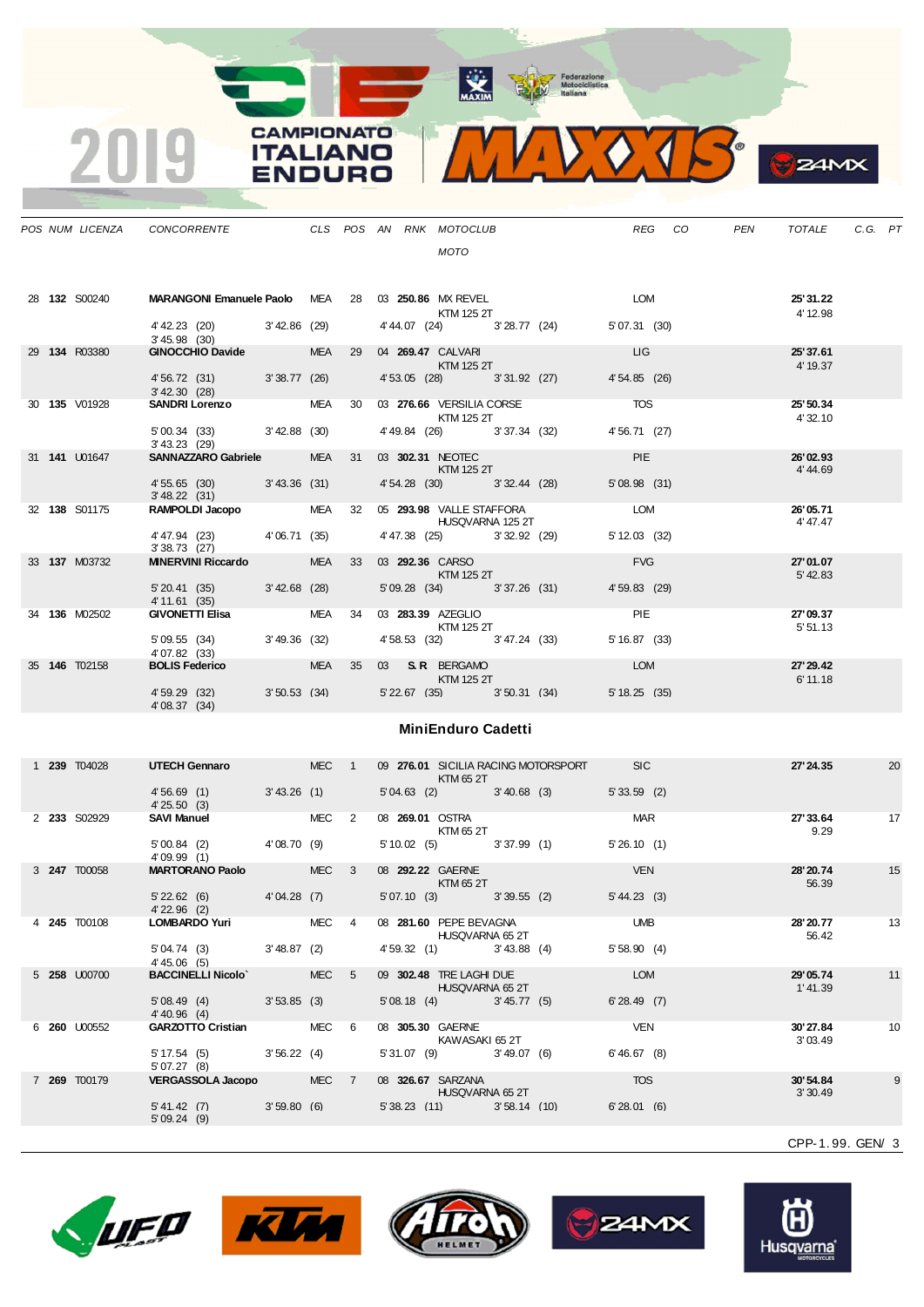MAXIM Pederazione

**CAMPIONATO** 

**ITALIANO** 

**ENDURO** 

2019



**B**ZAMX

|  | POS NUM LICENZA      | CONCORRENTE CLS POS AN RNK MOTOCLUB                                  |                           |            |    |                 |                                                   |                       | REG<br>CO <sub>.</sub> | PEN | TOTALE                 | C.G. PT |                |
|--|----------------------|----------------------------------------------------------------------|---------------------------|------------|----|-----------------|---------------------------------------------------|-----------------------|------------------------|-----|------------------------|---------|----------------|
|  |                      |                                                                      |                           |            |    |                 | MOTO                                              |                       |                        |     |                        |         |                |
|  | 8 251 T02064         | RUBINELLI Tommaso MEC 8                                              |                           |            |    |                 | 08 295.61 TRE LAGHI DUE LOM<br>KTM 65 2T          |                       |                        |     | 30'57.19<br>3' 32.84   |         | 8              |
|  |                      | $5'41.88$ (8) $4'06.90$ (8)<br>4' 58.16 (7)                          |                           |            |    |                 | 5' 11.56 (6) 3' 49.75 (7) 7' 08.94 (10)           |                       |                        |     |                        |         |                |
|  | 9 266 T05235         | <b>MANCINI ALUNNO Cesare</b>                                         |                           | MEC 9      |    |                 | 09 318.87 GAERNE<br>HUSQVARNA 65 2T               |                       | <b>VEN</b>             |     | 33'01.73<br>5'37.38    |         | $\overline{7}$ |
|  |                      | 5' 57.51 (10) 4' 18.99 (12)<br>5'37.71(12)                           | <u>a sa salawan sa sa</u> |            |    |                 | 5' 29.78 (8) 3' 58.08 (9)                         |                       | $7'39.66$ (12)         |     |                        |         |                |
|  | 10 268 S03847        | <b>MANCINI Daniele</b>                                               |                           |            |    |                 | MEC 10 08 322.09 PONTE SAN GIOVANNI<br>KTM 65 2T  |                       | <b>UMB</b>             |     | 34'31.90<br>7' 07.55   |         | 6              |
|  |                      | 5'45.05 (9) 4'39.99 (16)<br>5' 46.11 (13)                            |                           |            |    |                 | 5'38.00 (10) 4'26.53 (18)                         |                       | 8' 16.22 (14)          |     |                        |         |                |
|  | 11 277 S02979        | <b>ADAMO Alessio</b>                                                 | a na matang               | <b>MEC</b> | 11 |                 | 08 348.86 SICILIA<br>YAMAHA 65 2T                 |                       | <b>SIC</b>             |     | 34'54.72<br>7' 30.37   |         | 5              |
|  |                      | $6'$ 22.50 $(11)$<br>5' 30.94 (10)                                   | 5'20.11(19)               |            |    |                 | 5' 49.52 (13) 4' 06.77 (11) 7' 44.88 (13)         |                       |                        |     |                        |         |                |
|  | 12 <b>262</b> T00531 | PITZOI Diego                                                         |                           |            |    |                 | MEC 12 08 314.28 TORRE DELLA MELORIA<br>KTM 65 2T |                       | <b>TOS</b>             |     | 36'58.65<br>9'34.30    |         | 4              |
|  |                      | 11'46.04 (23) 4'15.40 (11)<br>4'55.91(6)                             |                           |            |    |                 | 5' 21.82 (7) 4' 12.74 (13)                        |                       | 6'26.74(5)             |     |                        |         |                |
|  | 13 288 T04186        | <b>GROSSI Giacomo</b>                                                |                           | <b>MEC</b> | 13 |                 | 09 378.12 CROSTOLO<br>KTM 65 2T                   |                       | <b>EMI</b>             |     | 37' 15.24<br>9'50.89   |         | 3              |
|  |                      | 7' 39.32 (18) 4' 13.91 (10)<br>6'24.85(14)                           |                           |            |    |                 | 6'06.59 (16) 4'20.20 (16)                         |                       | 8'30.37(15)            |     |                        |         |                |
|  | 14 295 T04814        | PRETTO Tommaso                                                       |                           | MEC 14     |    |                 | 09 <b>405.75</b> BRILLI PERI<br>HUSQVARNA 65 2T   |                       | <b>TOS</b>             |     | 37'44.91<br>10'20.56   |         | 2              |
|  |                      | 6' 57.13 (13) 4' 53.70 (17)<br>6'47.66(15)                           |                           |            |    |                 | 5' 59.27 (15) 4' 18.19 (15)                       |                       | $8'$ 48.96 $(17)$      |     |                        |         |                |
|  | 15 281 U00168        | <b>FRANCHINI Manuel</b>                                              |                           |            |    |                 | MEC 15 09 358.24 CROSTOLO<br>HUSQVARNA 65 2T      |                       | EMI                    |     | 38'57.77<br>11'33.42   |         |                |
|  |                      | 6'28.14 (12) 4'36.38 (14)<br>10'20.74 (24)                           |                           |            |    |                 | 6'24.06 (17) 4'07.21 (12)                         |                       | 7'01.24(9)             |     |                        |         |                |
|  | 16 <b>282 U00432</b> | <b>GRASSI Gabriel SACTLE STATE</b>                                   |                           |            |    |                 | MEC 16 09 364.92 BERGAMO<br>YAMAHA 65 2T          |                       | LOM                    |     | 41'02.95<br>13'38.60   |         |                |
|  |                      | 7' 40.49 (19)<br>9'58.00(23)                                         | 4'30.27(13)               |            |    |                 | 5' 50.66 (14) 4' 15.82 (14)                       |                       | 8'47.71 (16)           |     |                        |         |                |
|  | 17 304 U01223        | <b>BOANO Jeremy</b>                                                  |                           |            |    |                 | MEC 17 09 478.48 DOGLIANI<br>YAMAHA 65 2T         |                       | <b>PIE</b>             |     | 41'22.86<br>13' 58.51  |         |                |
|  |                      | 7'06.27 (14) 4'37.75 (15)<br>8'43.45 (19)                            |                           |            |    |                 | 6'29.87 (18) 4'21.05 (17)                         |                       | 10'04.47 (21)          |     |                        |         |                |
|  | 18 306 U01507        | <b>DURANTE Ettore</b>                                                |                           | MEC 18     |    |                 | 09 514.10 FUORINGIRO SAVONA<br>KTM 65 2T          | <b>Example 19 LIG</b> |                        |     | 42' 56.58<br>15' 32.23 |         |                |
|  |                      | 7' 16.92 (15) 6' 19.41 (21)<br>8' 19.30 (17)                         |                           |            |    |                 | 6' 39.67 (19) 4' 46.63 (21)                       |                       | $9'34.65$ (18)         |     |                        |         |                |
|  | 19 270 U00129        | <b>CABASS Davide</b>                                                 |                           | <b>MEC</b> | 19 |                 | 09 327.21 CARSO<br>KTM 65 2T                      |                       | <b>FVG</b>             |     | 43' 19.89<br>15' 55.54 |         |                |
|  |                      | 16' 35.72 (25)                                                       | 3'59.75(5)                |            |    |                 | 5' 43.93 (12) 3' 50.75 (8) 7' 38.73 (11)          |                       |                        |     |                        |         |                |
|  | 20 <b>296</b> T00858 | 5' 31.01 (11)<br><b>BARNI Francesco</b>                              |                           | MEC        | 20 | 08 416.39 PRATO | YAMAHA 65 2T                                      |                       | TOS                    |     | 44' 55.66              |         |                |
|  |                      | 7' 56.79 (20)<br>8'56.23 (21)                                        | 6'21.89 (22)              |            |    |                 | 7'23.28 (23) 4'41.01 (19)                         |                       | $9'36.46$ (19)         |     | 17' 31.31              |         |                |
|  | 21 292 T03239        | <b>CAMBIANICA Filippo</b>                                            |                           | <b>MEC</b> | 21 |                 | 09 394.76 COSTA VOLPINO                           |                       | LOM                    |     | 46'24.07               |         |                |
|  |                      | 8'56.69(21)                                                          | 6'21.90(23)               |            |    |                 | KTM 65 2T<br>7' 20.41 (22) 5' 03.65 (23)          |                       | 10'00.60 (20)          |     | 18' 59.72              |         |                |
|  | 22 302 T05434        | $8'$ 40.82 $(18)$<br>BERGAMASCO Alessandro MEC 22 09 475.89 ISONTINO |                           |            |    |                 |                                                   |                       | <b>FVG</b>             |     | 47'00.49               |         |                |
|  |                      | 7' 39.26 (17)<br>8'44.09 (20)                                        | 5'06.33(18)               |            |    |                 | KTM 65 2T<br>6'41.40 (20) 5'20.86 (24)            |                       | 13'28.55 (24)          |     | 19'36.14               |         |                |











Husqvarna®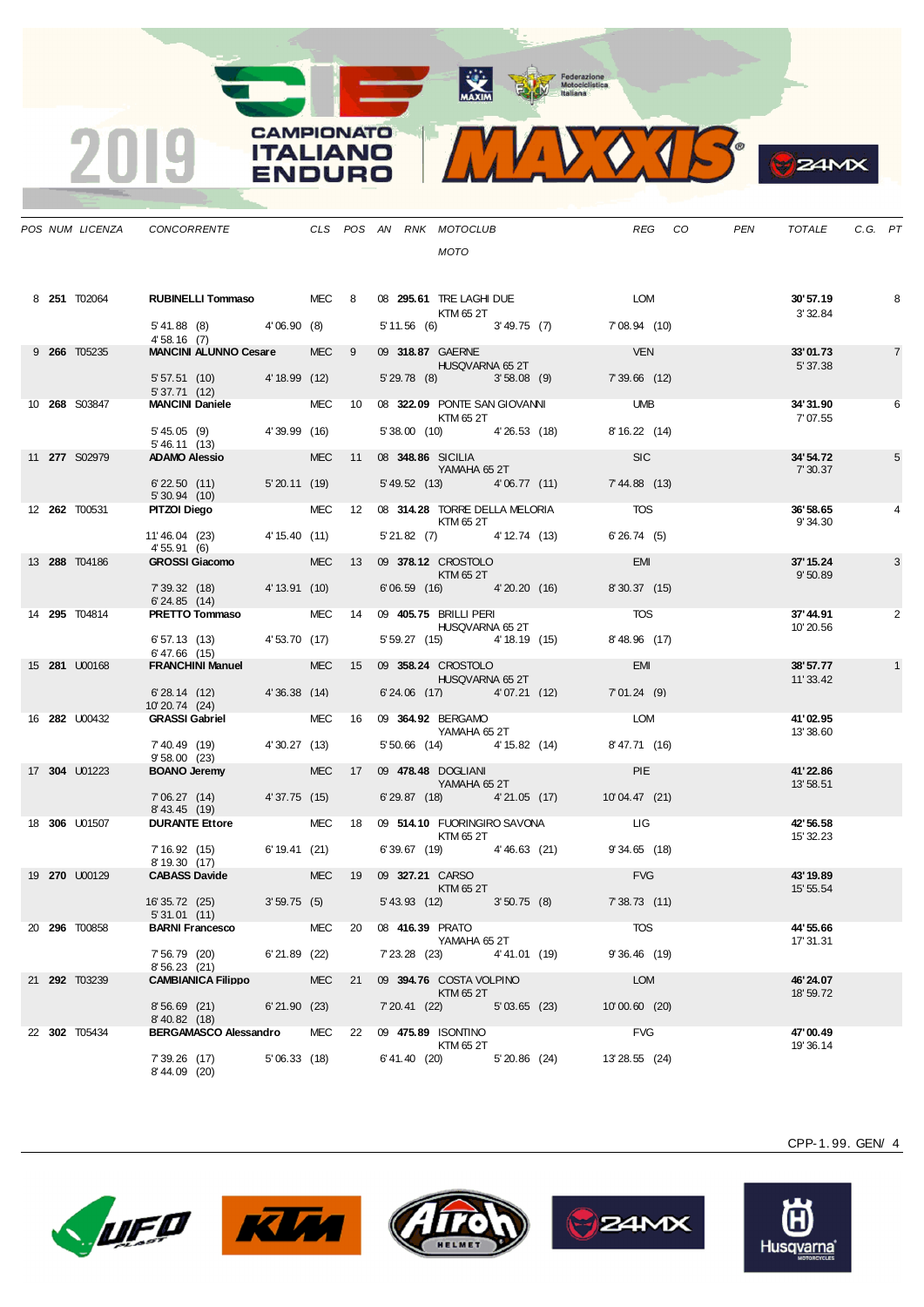MAXIM Pederazione



|              | POS NUM LICENZA | <b>CONCORRENTE</b>                           |                  |            |                            |                                  |                      | CLS POS AN RNK MOTOCLUB<br>MOTO            | REG           | CO                                 | PEN | TOTALE              | C.G. PT |                |
|--------------|-----------------|----------------------------------------------|------------------|------------|----------------------------|----------------------------------|----------------------|--------------------------------------------|---------------|------------------------------------|-----|---------------------|---------|----------------|
|              | 23 305 T03995   | <b>MONTI Matteo</b>                          |                  | <b>MEC</b> | 23                         |                                  |                      | 08 492.16 CAIRATESE                        | <b>LOM</b>    |                                    |     | 48'06.72            |         |                |
|              |                 |                                              |                  |            |                            |                                  |                      | KTM 65 2T                                  |               |                                    |     | 20' 42.37           |         |                |
|              |                 | 9' 44.94 (22)<br>8'59.60(22)                 | $7'01.98$ (24)   |            |                            | 7'02.82 (21)                     |                      | 4'46.39(20)                                | 10'30.99 (23) |                                    |     |                     |         |                |
|              | 24 300 U03985   | <b>MENI Filippo</b>                          |                  | <b>MEC</b> | 24                         |                                  |                      | 09 445.61 COSTA VOLPINO<br>KAWASAKI 652T   | LOM           |                                    |     | 50'57.24            |         |                |
|              |                 | 7' 25.44 (16)<br>7' 58.26 (16)               | 6'02.44(20)      |            |                            | 14' 19.55 (25)                   |                      | 5'03.07(22)                                | 10'08.48 (22) |                                    |     | 23' 32.89           |         |                |
| NON ARRIVATI |                 |                                              |                  |            |                            |                                  |                      |                                            |               |                                    |     |                     |         |                |
|              | 311 V02128      | <b>MONASTERO Manuele</b>                     |                  | <b>MEC</b> |                            | 08                               | <b>S.R.</b> VARZI    |                                            |               | LOM RIT 5^ PROVA CT1 - CROSS TEST  |     |                     |         |                |
|              |                 | 20' 53.43 (26)                               |                  |            |                            |                                  |                      | KAWASAKI 65 2T                             |               |                                    |     |                     |         |                |
|              | 315 V00558      | <b>PORTONE Thomas</b>                        |                  | MEC        |                            | 09                               | <b>S. R</b> S.A.C.E. |                                            |               | PUG RIT 5^ PROVA ET3 - ENDURO TEST |     |                     |         |                |
|              |                 | 14' 11.57 (24)                               | 10'39.86 (25)    |            |                            | 13'05.64 (24)                    |                      | YAMAHA 65 2T<br>$6'32.46$ (25)             |               |                                    |     |                     |         |                |
|              |                 |                                              |                  |            |                            |                                  |                      | <b>MiniEnduro Debuttanti</b>               |               |                                    |     |                     |         |                |
|              |                 |                                              |                  |            |                            |                                  |                      |                                            |               |                                    |     |                     |         |                |
|              | 1 405 U04633    | <b>CAGNONI Mattia</b>                        |                  | <b>MED</b> | $\overline{\phantom{1}}$   | 10 369.68 BERGAMO                |                      |                                            | <b>LOM</b>    |                                    |     | 19' 17.55           |         | 20             |
|              |                 | 5'37.52(1)                                   | 4'04.08(2)       |            |                            | 5'31.21(1)                       |                      | YAMAHA 65 2T<br>4'04.74(3)                 |               |                                    |     |                     |         |                |
|              | 2 401 U05142    | LORENZI Massimo                              |                  | MED 2      |                            |                                  |                      | 10 320.71 G.S.FIAMME ORO MILANO            | <b>LOM</b>    |                                    |     | 19'30.86            |         | 17             |
|              |                 | 5'46.99(3)                                   | 4'02.61(1)       |            |                            | 5' 49.00 (3)                     |                      | YAMAHA 652T<br>3'52.26(1)                  |               |                                    |     | 13.31               |         |                |
|              | 3 403 U01728    | <b>GIRALDI Duccio</b>                        |                  | <b>MED</b> | $\overline{\phantom{a}}$ 3 |                                  |                      | 10 346.28 PELLICORSE<br>HUSQVARNA 65 2T    | <b>TOS</b>    |                                    |     | 20'26.64<br>1'09.09 |         | 15             |
|              | 4 402 U05148    | 6'06.95(5)<br><b>MARIOLI Cristian</b>        | $4'$ 22.69 $(4)$ | <b>MED</b> | $\overline{4}$             | $5' 42.42$ (2)                   |                      | 4' 14.58 (5)<br>10 332.52 COSTA VOLPINO    | <b>LOM</b>    |                                    |     | 20'44.08            |         | 13             |
|              |                 |                                              |                  |            |                            |                                  |                      | YAMAHA 65 2T                               |               |                                    |     | 1'26.53             |         |                |
|              | 5 407 U04247    | 5' 45.95 (2)<br><b>MANCA Enis Giuseppe</b>   | 4'59.09(7)       | <b>MED</b> | 5                          | 5'53.43(4)                       |                      | 4'05.61(4)<br>10 380.99 PONTE SAN GIOVANNI | <b>UMB</b>    |                                    |     | 20' 52.55           |         | 11             |
|              |                 |                                              |                  |            |                            |                                  |                      | YAMAHA 652T                                |               |                                    |     | 1'35.00             |         |                |
|              | 6 404 V01165    | 6'00.73(4)<br><b>SCIPIONI Kevin</b>          | 4'28.91(5)       | <b>MED</b> | - 6                        | 6'02.69(5)                       |                      | 4'20.22(6)<br>10 352.57 SIMONCINI RACING   | <b>MAR</b>    |                                    |     | 21'23.69            |         | 10             |
|              |                 |                                              |                  |            |                            |                                  |                      | KTM 65 2T                                  |               |                                    |     | 2'06.14             |         |                |
|              | 7 406 U03681    | 6'26.27(7)<br><b>PIZZETTI Riccardo</b>       | 4'32.31(6)       | <b>MED</b> | $\overline{7}$             | 6'21.52(6)                       |                      | $4'03.59$ (2)<br>10 379.55 ISOLA D'ELBA    | <b>TOS</b>    |                                    |     | 21'32.23            |         | 9              |
|              |                 |                                              |                  |            |                            |                                  |                      | YAMAHA 65 2T                               |               |                                    |     | 2' 14.68            |         |                |
|              | 8 408 V00710    | 6'19.90(6)<br><b>BECCARI Simone</b>          | 4' 10.34 (3)     | MED        | - 8                        | 6'35.15(7)<br>10 386.94 EL CIODO |                      | 4'26.84(7)                                 | <b>VEN</b>    |                                    |     | 23' 21.38           |         | 8              |
|              |                 |                                              |                  |            |                            |                                  |                      | HUSQVARNA 65 2T                            |               |                                    |     | 4'03.83             |         |                |
|              | 9 409 U04411    | $6'$ 42.71 $(8)$<br><b>USLENGHI Riccardo</b> | 5'01.67(9)       | <b>MED</b> | 9                          | 7'07.61 (9)                      |                      | 4'29.39 (8)<br>10 486.59 FAST TEAM         | <b>LOM</b>    |                                    |     | 24'08.83            |         | $\overline{7}$ |
|              |                 |                                              |                  |            |                            |                                  |                      | KTM 65 2T                                  |               |                                    |     | 4'51.28             |         |                |
|              |                 | 7'04.88(9)                                   | 5'00.20(8)       |            |                            | 7'00.90(8)                       |                      | 5'02.85(9)                                 |               |                                    |     |                     |         |                |
| NON ARRIVATI |                 |                                              |                  |            |                            |                                  |                      |                                            |               |                                    |     |                     |         |                |
|              | 412 V01415      | <b>SAMMARTINO Karol</b>                      |                  | <b>MED</b> |                            | 10 <sup>°</sup>                  | <b>S.R.</b> FORGAS   |                                            |               | PUG RIT 5^ PROVA CO1 - CO 1        |     |                     |         |                |
|              |                 | 21'07.98 (10)                                | 16'22.32 (10)    |            |                            |                                  |                      | KAWASAKI 65 2T                             |               |                                    |     |                     |         |                |
|              |                 |                                              |                  |            |                            |                                  |                      | <b>MiniEnduro Junior</b>                   |               |                                    |     |                     |         |                |
|              | 1 213 S02042    | <b>MELCHIORRI Gabriele</b>                   |                  | <b>MEJ</b> | - 1                        |                                  |                      | 07 225.03 GRAFFIGNANO 1989                 | LAZ           |                                    |     | 25' 18.58           |         | 20             |
|              |                 | 4' 45.52(1)                                  | $3'36.29$ (2)    |            |                            | $4'39.67$ (2)                    |                      | HUSQVARNA 85 2T<br>$3'23.38$ (1)           | 4'58.37(1)    |                                    |     |                     |         |                |
|              |                 | 3'55.35(2)                                   |                  |            |                            |                                  |                      |                                            |               |                                    |     |                     |         |                |

CPP-1. 99. GEN/ 5



2019

**ENDURO** 







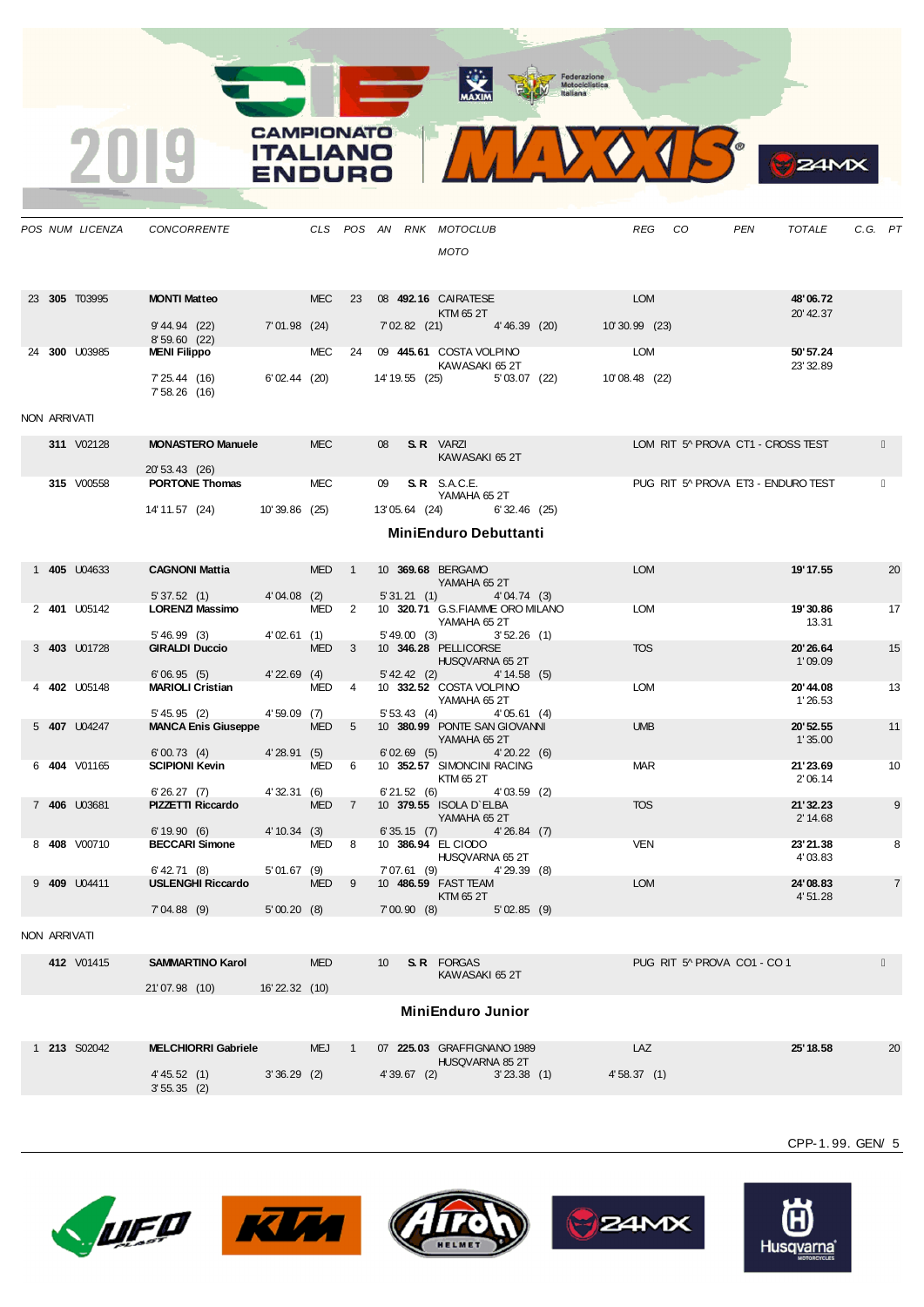

|  |                      | POS NUM LICENZA CONCORRENTE THE CLS POS AN RNK MOTOCLUB                 |                |               |    |  | <b>MOTO</b>                                          |                                             |                | REG CO | PEN | TOTALE                | C.G. PT |                |
|--|----------------------|-------------------------------------------------------------------------|----------------|---------------|----|--|------------------------------------------------------|---------------------------------------------|----------------|--------|-----|-----------------------|---------|----------------|
|  | 2 <b>223</b> S05272  | MOSCA Pierpaolo MEJ 2 08 239.31 SICILIA                                 |                |               |    |  | KTM 85 2T                                            |                                             | SLC            |        |     | 26' 19.00             |         | 17             |
|  |                      | $5'14.05$ (10) $3'42.91$ (4)<br>3'59.56(3)                              |                |               |    |  |                                                      | $4'44.97$ (3) $3'29.01$ (4) $5'08.50$ (3)   |                |        |     | 1'00.42               |         |                |
|  | 3 218 R02055         | <b>PIVETTA Filippo</b>                                                  |                | $MEJ \quad 3$ |    |  | 07 230.49 MANZANO<br>KTM 85 2T                       |                                             | <b>FVG</b>     |        |     | 26'26.39<br>1'07.81   |         | 15             |
|  |                      | 4' 49.19 (3) 3' 43.95 (5)<br>4'00.10(4)                                 |                |               |    |  | 4'55.10 (7) 3'48.67 (15)                             |                                             | 5'09.38(4)     |        |     |                       |         |                |
|  | 4 <b>228</b> U02330  | D'EUSTACHIO Christian                                                   |                | MEJ 4         |    |  | 07 250.19 DG<br><b>KTM 85 2T</b>                     |                                             | ABR            |        |     | 26'27.43<br>1'08.85   |         | 13             |
|  |                      | 4' 53.28 (4) 3' 45.12 (6)<br>4'20.76 (6)                                |                |               |    |  | 4' 47.85 (4) 3' 28.24 (3)                            |                                             | 5' 12.18(5)    |        |     |                       |         |                |
|  | 5 221 R02940         | <b>GUASTINI Niko</b>                                                    |                | MEJ 5         |    |  | 07 235.67 SARZANA<br>KTM 85 2T                       |                                             | <b>TOS</b>     |        |     | 27' 14.44<br>1'55.86  |         | 11             |
|  |                      | $6' 48.42$ (20) $3' 32.68$ (1)<br>3'48.89(1)                            |                |               |    |  |                                                      | 4'36.01 (1) 3'26.30 (2)                     | 5'02.14(2)     |        |     |                       |         |                |
|  | 6 237 S03455         | BUSATTA Cristiano MEJ 6 08 274.64 BERGAMO                               |                |               |    |  | <b>KTM 85 2T</b>                                     |                                             | LOM            |        |     | 27' 22.94<br>2'04.36  |         | 10             |
|  |                      | $4'56.84$ (5) $3'56.48$ (13)<br>4'21.61 (7)                             |                |               |    |  |                                                      | 4' 52.53 (6) 3' 37.95 (9)                   | 5'37.53(8)     |        |     |                       |         |                |
|  | 7 234 T00056         | <b>GIORDANO Gabriele</b>                                                |                | MEJ 7         |    |  | 07 270.84 DOGLIANI<br><b>Example 25 YAMAHA 85 2T</b> |                                             | <b>PIE</b>     |        |     | 27' 35.94<br>2' 17.36 |         | 9              |
|  |                      | $4'46.56$ (2) $4'25.19$ (23)<br>4' 26.24 (10)                           |                |               |    |  |                                                      | 4' 48.72 (5) 3' 35.72 (6)                   | 5'33.51(7)     |        |     |                       |         |                |
|  | 8 244 S03150         | <b>SCANDURRA Gioele Matteo</b>                                          |                | MEJ 8         |    |  | 07 280.04 SICILIA<br><b>KTM 85 2T</b>                |                                             | <b>SIC</b>     |        |     | 27' 55.02<br>2' 36.44 |         | 8              |
|  |                      | 5' 12.95 (8) 3' 41.24 (3)<br>4'24.56 (9)                                |                |               |    |  |                                                      | 5' 07.25 (12) 3' 32.37 (5)                  | $5'56.65$ (10) |        |     |                       |         |                |
|  | 9 <b>235 U00511</b>  | <b>FERSINI Matteo</b>                                                   |                | MEJ 9         |    |  | <b>Example 12 KTM 85 2T</b>                          |                                             | <b>PUG</b>     |        |     | 28'00.13<br>2' 41.55  |         | $\overline{7}$ |
|  |                      | 5'02.91 (6) 4'01.14 (15)<br>$4' 43.66$ (13)                             |                |               |    |  |                                                      | 4' 55.35 (8) 3' 47.85 (14)                  | 5'29.22(6)     |        |     |                       |         |                |
|  | 10 <b>243</b> S05463 | MOLINARO Andrea MEJ 10 07 279.04 HARD TRACKS/BAD BOYS BUJA MC FVG       |                |               |    |  | KTM 85 2T                                            |                                             |                |        |     | 28'05.30<br>2' 46.72  |         | 6              |
|  |                      | 5' 11.13 (7) 4' 00.31 (14)<br>4'21.88(8)                                |                |               |    |  |                                                      | 5' 07.01 (11) 3' 40.36 (10) 5' 44.61 (9)    |                |        |     |                       |         |                |
|  | 11 <b>254</b> R04751 | <b>PASINETTI Marco PASINETTI</b>                                        |                |               |    |  | YAMAHA 85 2T                                         | MEJ 11 07 298.91 COSTA VOLPINO COMPONER LOM |                |        |     | 28'38.58<br>3'20.00   |         | 5              |
|  |                      | 5' 24.35 (12) 3' 47.72 (7)<br>4' 15.83(5)                               |                |               |    |  |                                                      | 5'06.22 (10) 3'40.90 (11)                   | $6'23.56$ (12) |        |     |                       |         |                |
|  | 12 <b>256</b> T01731 | VENUTO Gabriele Elio MEJ 12 08 299.73 BRILLI PERI                       |                |               |    |  | <b>HUSQVARNA 85 2T</b>                               |                                             | <b>TOS</b>     |        |     | 28'49.90<br>3' 31.32  |         |                |
|  |                      | 5' 13.94 (9) 3' 50.83 (9)<br>4'39.88 (12)                               |                |               |    |  |                                                      | 5' 02.37 (9) 3' 37.43 (8) 6' 25.45 (13)     |                |        |     |                       |         |                |
|  | 13 <b>241</b> V00450 | FAGANEL Gabriel MEJ 13 07 277.75 CARSO                                  |                |               |    |  | KTM 85 2T                                            |                                             | <b>FVG</b>     |        |     | 29'00.34<br>3'41.76   |         | 3              |
|  |                      | 5' 22.00 (11) 3' 56.31 (12) 5' 20.67 (17) 3' 42.08 (12)<br>4'37.60 (11) |                |               |    |  |                                                      |                                             | $6'01.68$ (11) |        |     |                       |         |                |
|  | 14 <b>253</b> T01503 | <b>GIULIANI Matteo</b>                                                  |                | MEJ           |    |  | 14 08 298.11 PRATO<br>YAMAHA 85 2T                   |                                             | TOS            |        |     | 29'48.72<br>4' 30.14  |         | 2              |
|  |                      | 5'25.53(13)<br>4'57.46 (14)                                             | 3'50.50(8)     |               |    |  | 5' 17.49 (14) 3' 42.18 (13)                          |                                             | 6'35.56(14)    |        |     |                       |         |                |
|  | 15 <b>249</b> S01095 | <b>TOMASI Nicholas</b>                                                  |                | <b>MEJ</b>    | 15 |  | 07 294.11 GAERNE<br>KTM 85 2T                        |                                             | <b>VEN</b>     |        |     | 30'39.33<br>5' 20.75  |         | $\mathbf{1}$   |
|  |                      | 5' 27.07 (14)<br>4'58.68(15)                                            | $3'54.76$ (10) |               |    |  | 5' 20.22 (16) 3' 37.03 (7)                           |                                             | $7'21.57$ (18) |        |     |                       |         |                |
|  | 16 <b>246</b> R02286 | <b>MARCHESIN Pietro</b>                                                 |                | MEJ           |    |  | 16 07 286.33 GAERNE<br>KTM 85 2T                     |                                             | VEN            |        |     | 31'10.46<br>5' 51.88  |         |                |
|  |                      | 5'38.21(15)<br>5'16.68(16)                                              | 4' 11.80 (17)  |               |    |  | 5' 16.08 (13) 3' 49.76 (16)                          |                                             | $6'57.93$ (15) |        |     |                       |         |                |

**CAMPIONATO** 

**ITALIANO ENDURO** 

2019









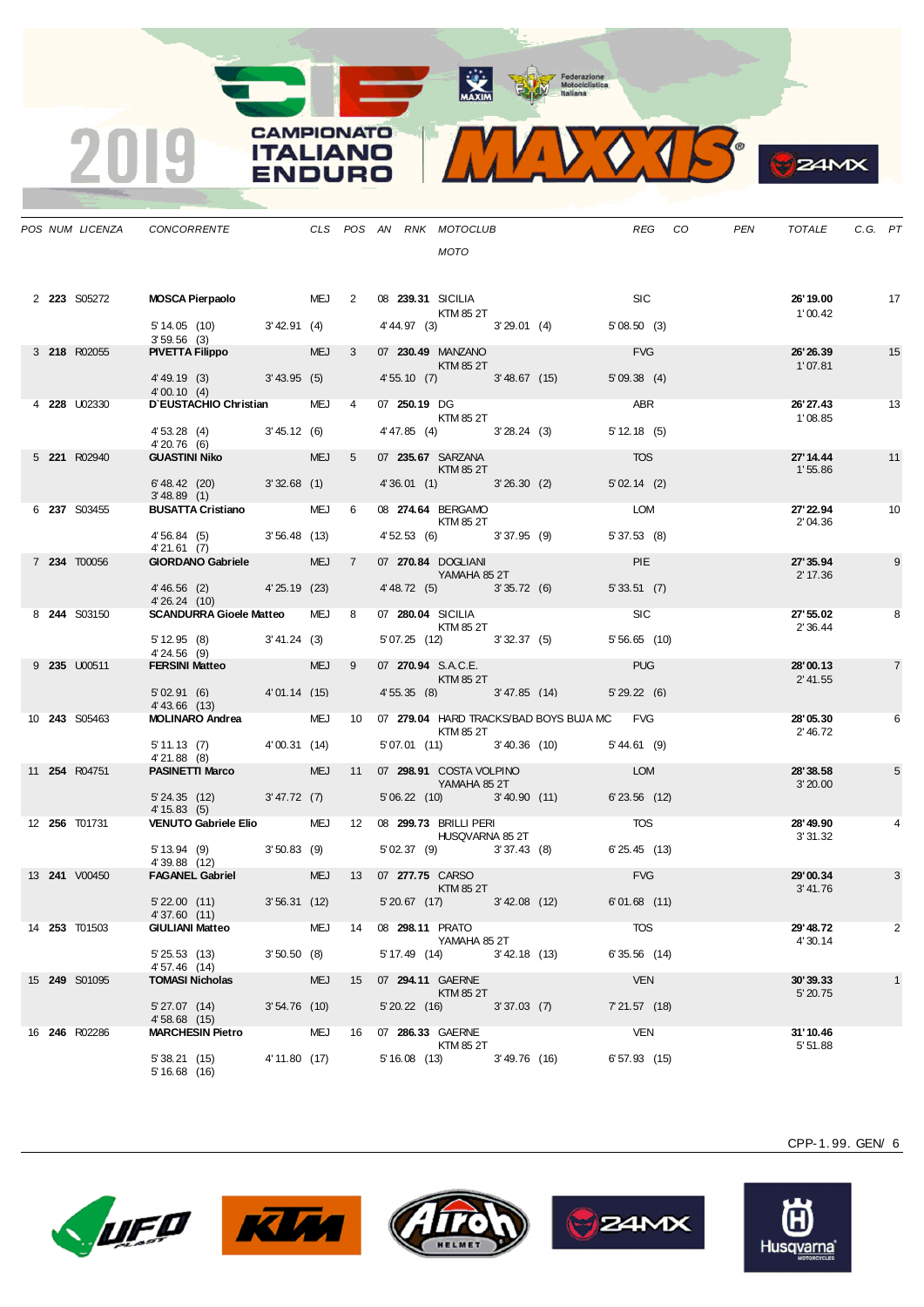

**S**ZAMX

|              | POS NUM LICENZA      | CONCORRENTE                                             |                |                  |    | CLS POS AN RNK MOTOCLUB<br>MOTO                                           |              |                                      |                             | REG CO                                     | PEN<br>TOTALE                      | C.G. PT |    |
|--------------|----------------------|---------------------------------------------------------|----------------|------------------|----|---------------------------------------------------------------------------|--------------|--------------------------------------|-----------------------------|--------------------------------------------|------------------------------------|---------|----|
|              | 17 <b>259</b> T00201 | <b>MARCHI Matteo MARCHI</b>                             |                |                  |    | KTM 85 2T                                                                 |              | MEJ 17 08 302.50 INTIMIANO N. NOSEDA | <b>LOM</b>                  |                                            | 32'06.14<br>6'47.56                |         |    |
|              |                      | 5' 45.00 (16) 4' 19.29 (22)<br>5'26.15(17)              |                |                  |    |                                                                           |              | 5' 35.89 (19) 3' 58.29 (19)          | 7'01.52(16)                 |                                            |                                    |         |    |
|              | 18 280 V02249        | ROCCATO Tommaso                                         |                |                  |    | MEJ 18 08 355.89 TRE LAGHI DUE<br>HUSQVARNA 85 2T                         |              |                                      | <b>LOM</b>                  |                                            | 34'41.76<br>9'23.18                |         |    |
|              |                      | 6' 11.28 (18) 4' 14.69 (18)<br>7' 16.59 (18)            |                |                  |    | 5' 47.90 (21) 4' 00.79 (21)                                               |              |                                      | 7' 10.51 (17)               |                                            |                                    |         |    |
|              | 19 275 R01856        | <b>BRUSCHI Marcello</b>                                 | 4'02.93 (16)   | <b>MEJ</b>       | 19 | 07 337.76 VAL LURETTA<br><b>Example 21 YAMAHA 85 2T</b>                   |              |                                      | <b>EMI</b>                  |                                            | 35'11.09<br>9'52.51                |         |    |
|              |                      | 5' 47.20 (17)<br>8'27.75(19)                            |                |                  |    | 5' 19.31 (15) 3' 54.62 (18)                                               |              |                                      | 7' 39.28 (19)<br><b>TOS</b> |                                            |                                    |         |    |
|              | 20 272 V03406        | <b>MEAZZINI Francesco</b>                               | 3'54.82(11)    |                  |    | MEJ 20 07 330.79 A.M. ARETINA<br>KTM 85 2T<br>5' 33.85 (18) 3' 50.42 (17) |              |                                      |                             |                                            | 40'26.25<br>15'07.67               |         |    |
|              | 21 285 T03906        | $6' 40.63$ (19)<br>12'02.08 (24)<br><b>ZORDAN Mirco</b> |                | <b>MEJ</b>       | 21 | 07 371.90 CIVEZZANO                                                       |              |                                      | 8'24.45 (21)<br><b>PTR</b>  |                                            | 41'06.45                           |         |    |
|              |                      | 8'03.63 (24)                                            | 4' 15.74 (19)  |                  |    | HUSQVARNA 85 2T<br>6'21.27 (24) 4'14.28 (23)                              |              |                                      | 8'31.65 (23)                |                                            | 15' 47.87                          |         |    |
|              | 22 278 T01223        | $9'39.88$ (20)<br><b>TORNABONI Nicolas</b>              |                | MEJ              |    | 22 07 354.66 PELLICORSE                                                   |              |                                      | <b>TOS</b>                  |                                            | 42'08.53                           |         |    |
|              |                      | 7' 45.30 (22)                                           | 4' 17.69 (21)  |                  |    | KTM 85 2T<br>6'38.93 (25) 4'31.68 (24)                                    |              |                                      | 7' 48.44 (20)               |                                            | 16' 49.95                          |         |    |
|              | 23 291 T03238        | 11'06.49 (23)<br><b>GATTI Mattia</b>                    |                | <b>MEJ</b>       | 23 | 08 390.29 CAIRATESE                                                       |              |                                      | LOM                         |                                            | 43'08.68                           |         |    |
|              |                      | 8'31.24 (26) 4'25.61 (24)                               |                |                  |    | KTM 85 2T<br>6' 14.59 (23) 4' 11.00 (22)                                  |              |                                      | 10'05.31 (25)               |                                            | 17' 50.10                          |         |    |
|              | 24 267 R04531        | 9' 40.93 (21)<br><b>BONANNI Michele</b>                 |                |                  |    | MEJ 24 07 319.64 ENDURISTISTRETTI                                         |              |                                      | LAZ                         |                                            | 47' 18.92                          |         |    |
|              |                      | 14'20.26 (28)                                           | 4'59.49 (26)   |                  |    | KTM 85 2T<br>5' 40.46 (20) 3' 59.21 (20)                                  |              |                                      | 8'27.31 (22)                |                                            | 22' 00.34                          |         |    |
|              |                      | $9'52.19$ (22)                                          |                |                  |    |                                                                           |              |                                      |                             |                                            |                                    |         |    |
| NON ARRIVATI |                      |                                                         |                |                  |    |                                                                           |              |                                      |                             |                                            |                                    |         |    |
|              | 283 S05041           | <b>FANTICINI Leonardo</b>                               |                | <b>MEJ</b>       |    | 08 365.30 FORNOVO<br>YAMAHA 85 2T                                         |              |                                      |                             |                                            | EMI RIT 5^ PROVA CT3 - CROSS TEST  |         |    |
|              | 301 V02372           | 7' 45.44 (23)<br><b>SIMONE Amedeo</b>                   | 4' 16.96 (20)  | MEJ              |    | 5' 51.85 (22) 5' 32.19 (27)<br>08 449.77 TRE LAGHI DUE                    |              |                                      |                             | 8'50.91(24)<br>LOM RIT 5^ PROVA CO2 - CO 2 |                                    |         |    |
|              |                      | 7' 11.84 (21) 4' 35.34 (25)                             |                |                  |    | HUSQVARNA 85 2T<br>6' 59.75 (26) 4' 37.09 (25)                            |              |                                      |                             |                                            |                                    |         |    |
|              | 303 T05267           | <b>GENTILE Edoardo</b>                                  |                | <b>MEJ</b>       |    | 07 477.98 PONTE SAN GIOVANNI<br>KTM 85 2T                                 |              |                                      |                             | UMB RIT 5^ PROVA CO2 - CO 2                |                                    |         |    |
|              | 308 U02729           | 8'04.37 (25)<br><b>SALA Filippo</b>                     | 6'07.01(28)    | MEJ              |    | 10' 25.17 (27)<br>08 617.33 VITTORIO ALFIERI                              | 5'05.80(26)  |                                      |                             |                                            | PIE RIT 5^ PROVA ET3 - ENDURO TEST |         |    |
|              |                      | 9'41.38(27)                                             | 5'43.53 (27)   |                  |    | KAWASAKI 85 2T<br>11'03.10 (28)                                           | 5'54.61(28)  |                                      |                             |                                            |                                    |         |    |
|              |                      |                                                         |                |                  |    | .<br><b>MINIENQUIO SENIOR</b>                                             |              |                                      |                             |                                            |                                    |         |    |
|              |                      |                                                         |                |                  |    |                                                                           |              |                                      |                             |                                            |                                    |         |    |
|              | 1 201 P06356         | <b>ELGARI Alberto</b><br>4'16.50(1)                     | $3' 13.97$ (1) | MES <sub>1</sub> |    | 05 176.33 CROSTOLO<br>KTM 85 2T<br>4' 13.16 (1) 3' 24.69 (13)             |              |                                      | <b>EMI</b><br>4'26.86(1)    |                                            | 23' 12.83                          |         | 20 |
|              | 2 202 Q00144         | 3'37.65(4)<br><b>MEI Davide</b>                         |                | MES <sub>2</sub> |    | 05 191.89 GAERNE                                                          |              |                                      | VEN                         |                                            | 23'51.40                           |         | 17 |
|              |                      | 4' 30.76 (4)                                            | $3'20.26$ (2)  |                  |    | KTM 85 2T<br>4'22.07 (2) 3'25.04 (14)                                     |              |                                      | 4'33.07(5)                  |                                            | 38.57                              |         |    |
|              | 3 207 Q00026         | 3' 40.20 (7)<br><b>SCARDINA Pietro</b>                  |                | MES <sub>3</sub> |    | 05 217.48 VALDISIEVE                                                      |              |                                      | <b>TOS</b>                  |                                            | 23'56.13                           |         | 15 |
|              |                      |                                                         |                |                  |    | YAMAHA 85 2T                                                              |              |                                      |                             |                                            | 43.30                              |         |    |
|              |                      |                                                         |                |                  |    |                                                                           |              |                                      |                             |                                            |                                    |         |    |
|              |                      | 4'25.18(2)<br>3'39.96(6)                                | 3'34.11(13)    |                  |    | 4'27.46(4)                                                                | 3' 17.12 (3) |                                      | 4'32.30(4)                  |                                            |                                    |         |    |

**CAMPIONATO** 

**ITALIANO** 

**ENDURO** 

2019









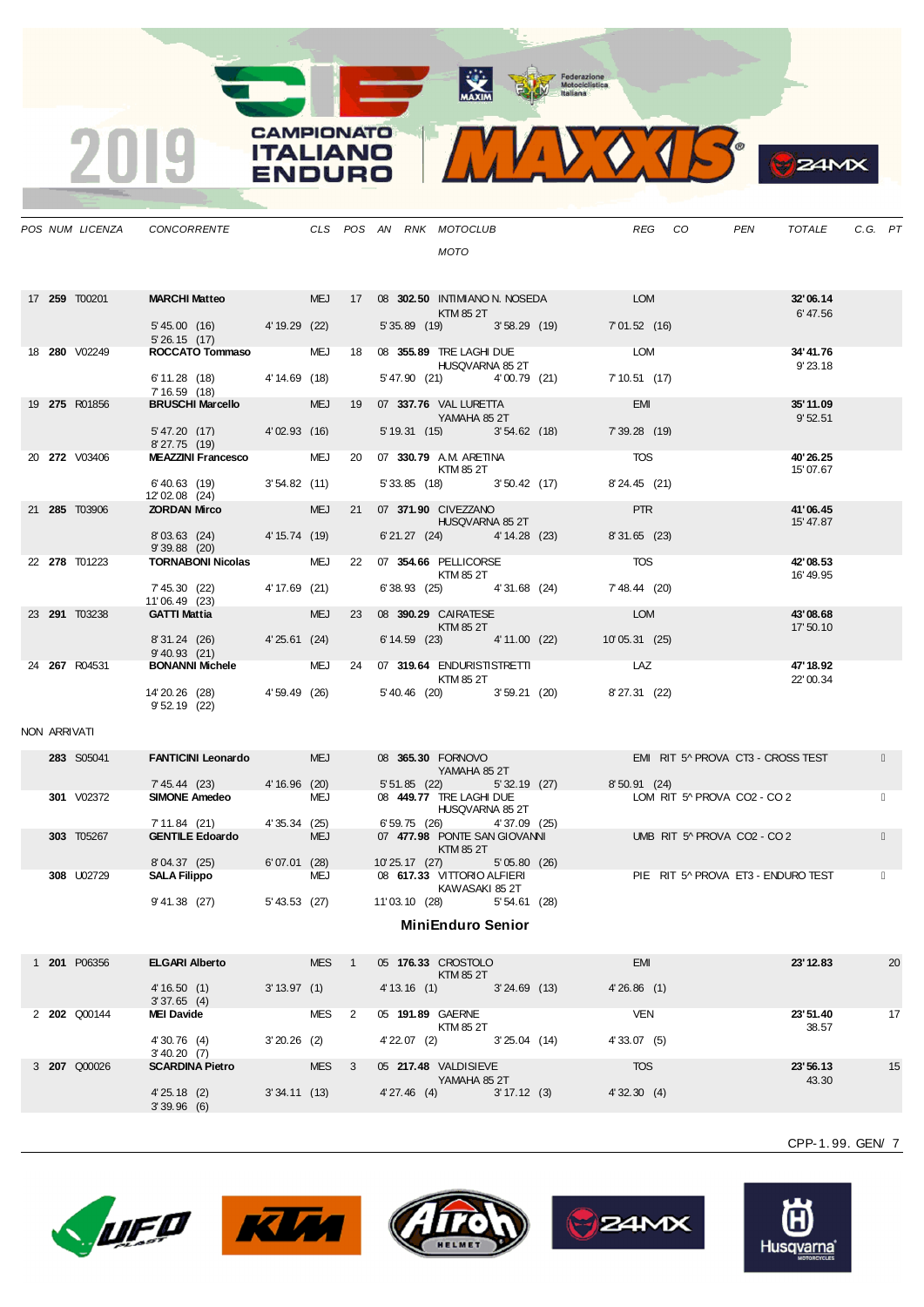MAXIM Pederazione



**B**ZAMX

|  |                      | POS NUM LICENZA CONCORRENTE THE CLS POS AN RNK MOTOCLUB                        |                 |                  |                |               | <b>MOTO</b>                                           |                |                                            | REG CO          | PEN | TOTALE                | C.G. PT |                |
|--|----------------------|--------------------------------------------------------------------------------|-----------------|------------------|----------------|---------------|-------------------------------------------------------|----------------|--------------------------------------------|-----------------|-----|-----------------------|---------|----------------|
|  | 4 204 S00411         | <b>CORSI Valentino</b> MES 4 05 210.62 G.S.FIAMME ORO MILANO LOM               |                 |                  |                |               | HUSQVARNA 85 2T                                       |                |                                            |                 |     | 24'03.46<br>50.63     |         | 13             |
|  |                      | 4' 40.32 (11) 3' 26.18 (8)<br>3'46.48(11)                                      |                 |                  |                |               |                                                       |                | 4'23.38 (3) 3'15.54 (1) 4'31.56 (3)        |                 |     |                       |         |                |
|  | 5 208 Q01460         | <b>PIERSIGILLI Luca</b>                                                        |                 | MES 5            |                |               | 06 217.60 OSTRA<br>HUSQVARNA 85 2T                    |                |                                            | <b>MAR</b>      |     | 24'07.60<br>54.77     |         | 11             |
|  |                      | 4' 32.72 (5) 3' 25.14 (6)<br>$3' 42.78$ (9)                                    |                 |                  |                |               | 4'28.88 (6) 3'18.28 (4)                               |                |                                            | 4'39.80(7)      |     |                       |         |                |
|  | 6 209 R00018         | CAGNONI Simone MES 6                                                           |                 |                  |                |               | 06 221.40 BERGAMO<br><b>KTM 85 2T</b>                 |                |                                            | <b>LOM</b>      |     | 24' 15.38<br>1'02.55  |         | 10             |
|  |                      | 4'36.66 (8) 3'25.59 (7)<br>3'39.39(5)                                          |                 |                  |                |               | 4' 30.22 (7) 3' 20.45 (8)                             |                |                                            | $4' 43.07$ (9)  |     |                       |         |                |
|  | 7 203 S01221         | <b>TORTORETO Federico</b>                                                      |                 | MES <sub>7</sub> |                |               | 05 202.73 DG<br>KTM 85 2T                             |                |                                            | ABR             |     | 24' 22.37<br>1'09.54  |         | 9              |
|  |                      | 4'49.00 (16) 3'39.15 (18)<br>3'33.96(1)                                        |                 |                  |                |               |                                                       |                | 4'28.15 (5) 3'22.15 (11) 4'29.96 (2)       |                 |     |                       |         |                |
|  | 8 205 Q00143         | <b>COLORIO Luca</b> MES 8                                                      |                 |                  |                |               | 05 210.78 GAERNE<br><b>KTM 85 2T</b>                  |                |                                            | <b>VEN</b>      |     | 24' 24.02<br>1' 11.19 |         | 8              |
|  |                      | 4'30.69 (3) 3'23.19 (3)<br>3'33.97(2)                                          |                 |                  |                |               |                                                       |                | 4' 58.04 (25) 3' 16.77 (2) 4' 41.36 (8)    |                 |     |                       |         |                |
|  | 9 206 Q00016         | <b>VERZEROLI Manuel</b>                                                        |                 | <b>MES</b>       | 9 <sup>1</sup> |               | 05 213.04 BERGAMO<br><b>Example 12 KTM 85 2T</b>      |                |                                            | <b>LOM</b>      |     | 24' 29.04<br>1' 16.21 |         | $\overline{7}$ |
|  |                      | 4' 54.69 (21) 3' 24.50 (5)<br>3'36.97(3)                                       |                 |                  |                |               |                                                       |                | 4' 40.73 (14) 3' 18.37 (5)                 | 4'33.78(6)      |     |                       |         |                |
|  | 10 <b>214</b> Q01007 | <b>PRATESI Cosimo</b> MES 10 05 225.54 VALDISIEVE                              |                 |                  |                |               | <b>KTM 85 2T</b>                                      |                |                                            | <b>TOS</b>      |     | 24'35.76<br>1' 22.93  |         | 6              |
|  |                      | 4' 37.16 (10) 3' 23.58 (4)<br>$3' 41.77$ (8)                                   |                 |                  |                |               |                                                       |                | 4'39.00 (12) 3'20.15 (7) 4'54.10 (12)      |                 |     |                       |         |                |
|  | 11 211 R04399        | GHEZZI Luca                                                                    |                 |                  |                |               | KTM 85 2T                                             |                | MES 11 05 224.27 G.S.FIAMME ORO MILANO LOM |                 |     | 24' 44.47<br>1'31.64  |         | 5              |
|  |                      | 4'35.83 (6) 3'29.60 (10)<br>3' 47.94 (13)                                      |                 |                  |                |               |                                                       |                | 4'33.99 (9) 3'21.71 (9) 4'55.40 (14)       |                 |     |                       |         |                |
|  | 12 <b>212</b> Q00620 | ALCARAS Edoardo MES 12 05 224.43 G.S.FIAMME ORO MILANO LOM                     |                 |                  |                |               | HUSQVARNA 85 2T                                       |                |                                            |                 |     | 24'53.33<br>1'40.50   |         | 4              |
|  |                      | 4' 36.76 (9) 3' 28.65 (9)<br>3'50.40(14)                                       |                 |                  |                |               | 4'30.70 (8) 3'38.59 (24)                              |                |                                            | 4'48.23 (11)    |     |                       |         |                |
|  | 13 225 R00956        | <b>GROSSI Nicola</b>                                                           |                 |                  |                |               | MES 13 05 245.33 CROSTOLO<br><b>HUSQVARNA 85 2T</b>   |                |                                            | <b>EMI</b>      |     | 24'58.08<br>1'45.25   |         | 3              |
|  |                      | 4'42.05 (12) 3'29.90 (11)<br>4'04.03 (20)                                      |                 |                  |                |               | 4'36.45 (10) 3'20.14 (6)                              |                |                                            | 4' 45.51 (10)   |     |                       |         |                |
|  | 14 <b>216</b> Q02701 | DOGLIO Gabriele                                                                |                 |                  |                |               | MES 14 06 230.12 VITTORIO ALFIERI<br><b>KTM 85 2T</b> |                |                                            | PIE             |     | 25'06.99<br>1'54.16   |         | 2              |
|  |                      | 4' 45.90 (13) 3' 37.88 (16)<br>3'45.14(10)                                     |                 |                  |                |               |                                                       |                | 4' 41.84 (15) 3' 22.09 (10) 4' 54.14 (13)  |                 |     |                       |         |                |
|  | 15 217 S00416        | <b>GIOACHIN Alessio</b>                                                        |                 |                  |                |               | KTM 85 2T                                             |                | MES 15 05 230.38 G.S.FIAMME ORO MILANO     | <b>LOM</b>      |     | 25' 14.82<br>2'01.99  |         | $\mathbf{1}$   |
|  |                      | 4'36.24 (7) 3'31.50 (12) 4'40.36 (13) 3'28.04 (15) 5'06.42 (20)<br>3'52.26(15) |                 |                  |                |               |                                                       |                |                                            |                 |     |                       |         |                |
|  | 16 <b>222</b> Q02466 | <b>SCUCCHIA Geremy Martin</b>                                                  |                 | MES              |                |               | 16 05 237.78 SPOLETO<br>KTM 85 2T                     |                |                                            | <b>UMB</b>      |     | 25' 42.96<br>2'30.13  |         |                |
|  |                      | 4' 46.97 (14)<br>4'03.71 (19)                                                  | $3' 43.03$ (20) |                  |                | 4' 43.49 (16) |                                                       | 3'23.85(12)    |                                            | 5'01.91(17)     |     |                       |         |                |
|  | 17 220 Q04813        | <b>RUGGERI Bernardo</b>                                                        |                 | <b>MES</b>       | 17             |               | 05 234.92 MATELICA<br>KTM 85 2T                       |                |                                            | <b>MAR</b>      |     | 25' 57.37<br>2' 44.54 |         |                |
|  |                      | 4' 50.00 (17)<br>$3' 47.19$ (12)                                               | $3'39.14$ (17)  |                  |                | 4' 47.24 (17) |                                                       | 3'53.95(32)    |                                            | 4'59.85(15)     |     |                       |         |                |
|  | 18 210 Q03546        | <b>ZUCCONI Elia</b>                                                            |                 | MES              | 18             |               | 05 223.38 VAL LURETTA<br>HUSQVARNA 85 2T              |                |                                            | EMI             |     | 26' 12.13<br>2'59.30  |         |                |
|  |                      | 5'01.87 (24)<br>4'00.54 (16)                                                   | $3'35.58$ (14)  |                  |                | 4' 50.84 (19) |                                                       | $3'28.05$ (16) |                                            | $5' 15.25$ (23) |     |                       |         |                |

**CAMPIONATO** 

**ITALIANO** 

**ENDURO** 

2019











Husqvarna®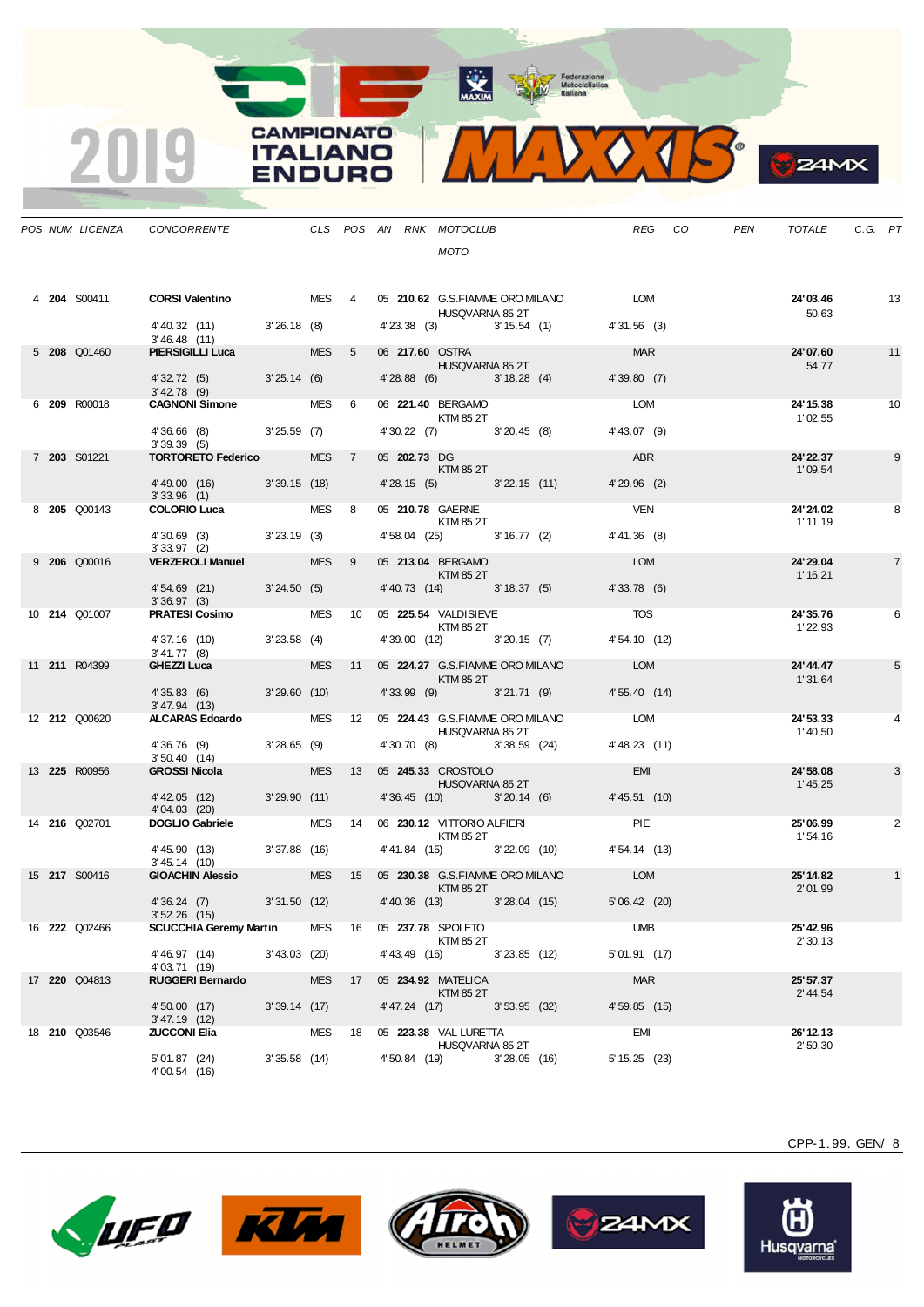

**S**ZAMX

|  | POS NUM LICENZA      | CONCORRENTE CLS POS AN RNK MOTOCLUB                                                          |                |  |                        | MOTO                                           |                             |                           | REG CO | PEN | TOTALE                | C.G. PT |  |
|--|----------------------|----------------------------------------------------------------------------------------------|----------------|--|------------------------|------------------------------------------------|-----------------------------|---------------------------|--------|-----|-----------------------|---------|--|
|  |                      | 19 215 R01414 CABASS Luca MES 19 05 229.53 CARSO<br>KTM 85 2T<br>4' 53.43 (18) 3' 46.02 (23) |                |  |                        |                                                | 4'58.49 (26) 3'29.70 (17)   | <b>FVG</b><br>5'05.02(18) |        |     | 26' 15.20<br>3'02.37  |         |  |
|  |                      | 4' 02.54 (18)                                                                                |                |  |                        |                                                |                             |                           |        |     |                       |         |  |
|  | 20 224 T00208        | MARGARITO Mauro Rolando MES 20 06 239.37 MX REVEL                                            |                |  |                        | <b>KTM 85 2T</b>                               |                             | LOM                       |        |     | 26'21.02<br>3'08.19   |         |  |
|  |                      | 4' 59.28 (23) 3' 36.95 (15)<br>4' 02.47 (17)                                                 |                |  |                        |                                                | 4' 38.45 (11) 4' 03.65 (36) | 5'00.22(16)               |        |     |                       |         |  |
|  | 21 231 R03518        | PASQUATO Riccardo MES 21 06 261.11 GAERNE                                                    |                |  |                        | <b>Example 25 ST EXTM 85 2T</b>                |                             | <b>VEN</b>                |        |     | 26'31.95<br>3' 19.12  |         |  |
|  |                      | 4'48.81 (15) 3'47.59 (24)<br>4' 19.91 (25)                                                   |                |  |                        |                                                | 4' 57.99 (24) 3' 30.64 (19) | 5'07.01(21)               |        |     |                       |         |  |
|  | 22 227 S00835        | 4 19.91 (25)<br>LEOPARDI Nicolo' MES 22 06 249.64 CROSTOLO                                   |                |  | <b>HUSQVARNA 85 2T</b> |                                                |                             | <b>EMI</b>                |        |     | 26'33.79<br>3'20.96   |         |  |
|  |                      | 4' 54.51 (19) 3' 40.54 (19)<br>4'20.63 (26)                                                  |                |  |                        |                                                | 4' 48.66 (18) 3' 32.52 (21) | 5' 16.93 (24)             |        |     |                       |         |  |
|  | 23 230 Q04589        | PITTALUGA Aurora MES 23 05 260.73 CALVARI                                                    |                |  | <b>KTM 85 2T</b>       |                                                |                             | <b>LIG</b>                |        |     | 26' 42.41<br>3'29.58  |         |  |
|  |                      | 4'58.05 (22) 3'44.33 (21)<br>4'04.62(21)                                                     |                |  |                        |                                                | 4' 56.33 (23) 3' 34.28 (22) | $5' 24.80$ (25)           |        |     |                       |         |  |
|  | 24 219 U00510        | <b>FERSINI Luca</b> MES 24 05 <b>230.53</b> S.A.C.E.<br>KTM 85 2T                            |                |  |                        |                                                |                             | <b>PUG</b>                |        |     | 26' 44.28<br>3' 31.45 |         |  |
|  |                      | $4'54.62$ (20) $4'03.29$ (33)<br>4' 19.22 (24)                                               |                |  |                        |                                                | 4'51.36 (20) 3'30.44 (18)   | 5'05.35(19)               |        |     |                       |         |  |
|  | 25 229 R00578        | PECORARI Samuele MES 25 06 252.73 SPOLETO                                                    |                |  |                        | KTM 85 2T                                      |                             | <b>UMB</b>                |        |     | 27'08.71              |         |  |
|  |                      | 5'09.51 (26) 3'45.26 (22)                                                                    |                |  |                        |                                                | 5' 10.77 (29) 3' 37.55 (23) | 5' 15.24 (22)             |        |     | 3'55.88               |         |  |
|  | 26 <b>250</b> T00215 | 4'10.38 (22)<br>BERGER Alessio MES 26 06 294.48 G.S.FIAMME ORO MILANO LOM                    |                |  |                        | KTM 85 2T                                      |                             |                           |        |     | 27' 28.95<br>4' 16.12 |         |  |
|  |                      | 5' 21.39 (31) 3' 47.97 (25)<br>4' 11.06 (23)                                                 |                |  |                        |                                                | 4' 53.78 (22) 3' 31.46 (20) | 5' 43.29 (27)             |        |     |                       |         |  |
|  | 27 232 Q00414        | ORDONZELLI Edoardo MES 27 05 262.98 PEGASO                                                   |                |  | KTM 85 2T              |                                                |                             | <b>TOS</b>                |        |     | 27'36.00<br>4' 23.17  |         |  |
|  |                      | $5'02.33$ (25) $4'00.11$ (28)                                                                |                |  |                        |                                                | 4' 53.31 (21) 3' 47.49 (29) | 5'28.72(26)               |        |     |                       |         |  |
|  | 28 <b>240</b> Q03414 | 4'24.04 (27)<br><b>FAGANEL Emily</b> MES 28 06 <b>277.43</b> CARSO                           |                |  |                        |                                                |                             | <b>FVG</b>                |        |     | 28'55.08              |         |  |
|  |                      | 5' 18.04 (28) 4' 02.83 (31)                                                                  |                |  | <b>KTM 85 2T</b>       |                                                | 5' 17.73 (31) 3' 43.57 (26) | 6'03.92(30)               |        |     | 5' 42.25              |         |  |
|  | 29 252 V03474        | 4'28.99 (29)<br>RABAGLIA Christian MES 29 06 295.64 A.M.CROCIATI PARMA                       |                |  |                        |                                                |                             | <b>EMI</b>                |        |     | 29' 41.58             |         |  |
|  |                      | 5' 39.97 (34) 4' 02.15 (30)                                                                  |                |  | <b>HUSQVARNA 85 2T</b> |                                                | 5' 15.83 (30) 3' 45.76 (28) | 5' 59.92 (29)             |        |     | 6'28.75               |         |  |
|  | 30 236 R02458        | 4'57.95 (31)<br>PERNECHELE Floriano Empo MES 30 06 271.79 GAERNE<br>KAWASAKI 85 2T           |                |  |                        |                                                |                             | <b>VEN</b>                |        |     | 30'01.85              |         |  |
|  |                      | 5' 21.17 (30) 5' 36.92 (45)                                                                  |                |  |                        |                                                | 5'08.01 (28) 3'44.42 (27)   | 5' 43.76 (28)             |        |     | 6'49.02               |         |  |
|  | 31 <b>257</b> R01666 | 4'27.57 (28)<br><b>ZAMPATTI Francesco</b> MES 31 05 301.86 RS 77                             |                |  |                        |                                                |                             | LOM                       |        |     | 30'57.39              |         |  |
|  |                      | 5' 28.62 (32) 3' 54.70 (26)                                                                  |                |  |                        | KTM 85 2T<br>5' 37.83 (36) 3' 48.25 (30)       |                             | 7' 25.78 (32)             |        |     | 7' 44.56              |         |  |
|  | 32 <b>261 Q00600</b> | 4' 42.21 (30)<br>FRANCHINI Andrea MES 32 05 312.37 CROSTOLO                                  |                |  |                        |                                                |                             | EMI                       |        |     | 31'21.65              |         |  |
|  |                      | 5' 17.43 (27) 4' 00.16 (29)                                                                  |                |  |                        | HUSQVARNA 85 2T<br>5' 29.82 (33) 3' 56.92 (34) |                             | 7' 31.28 (34)             |        |     | 8'08.82               |         |  |
|  | 33 <b>238</b> Q03949 | 5'06.04 (32)<br><b>MORSON Kristian</b>                                                       |                |  | MES 33 05 274.92 VARZI |                                                |                             | <b>LOM</b>                |        |     | 31'33.88              |         |  |
|  |                      | 5' 20.49 (29)<br>6'52.01(37)                                                                 | $3'59.58$ (27) |  |                        | KTM 85 2T<br>5' 05.21 (27) 3' 40.52 (25)       |                             | $6'36.07$ (31)            |        |     | 8'21.05               |         |  |
|  |                      |                                                                                              |                |  |                        |                                                |                             |                           |        |     |                       |         |  |

**CAMPIONATO** 

**ITALIANO** 

**ENDURO** 

2019